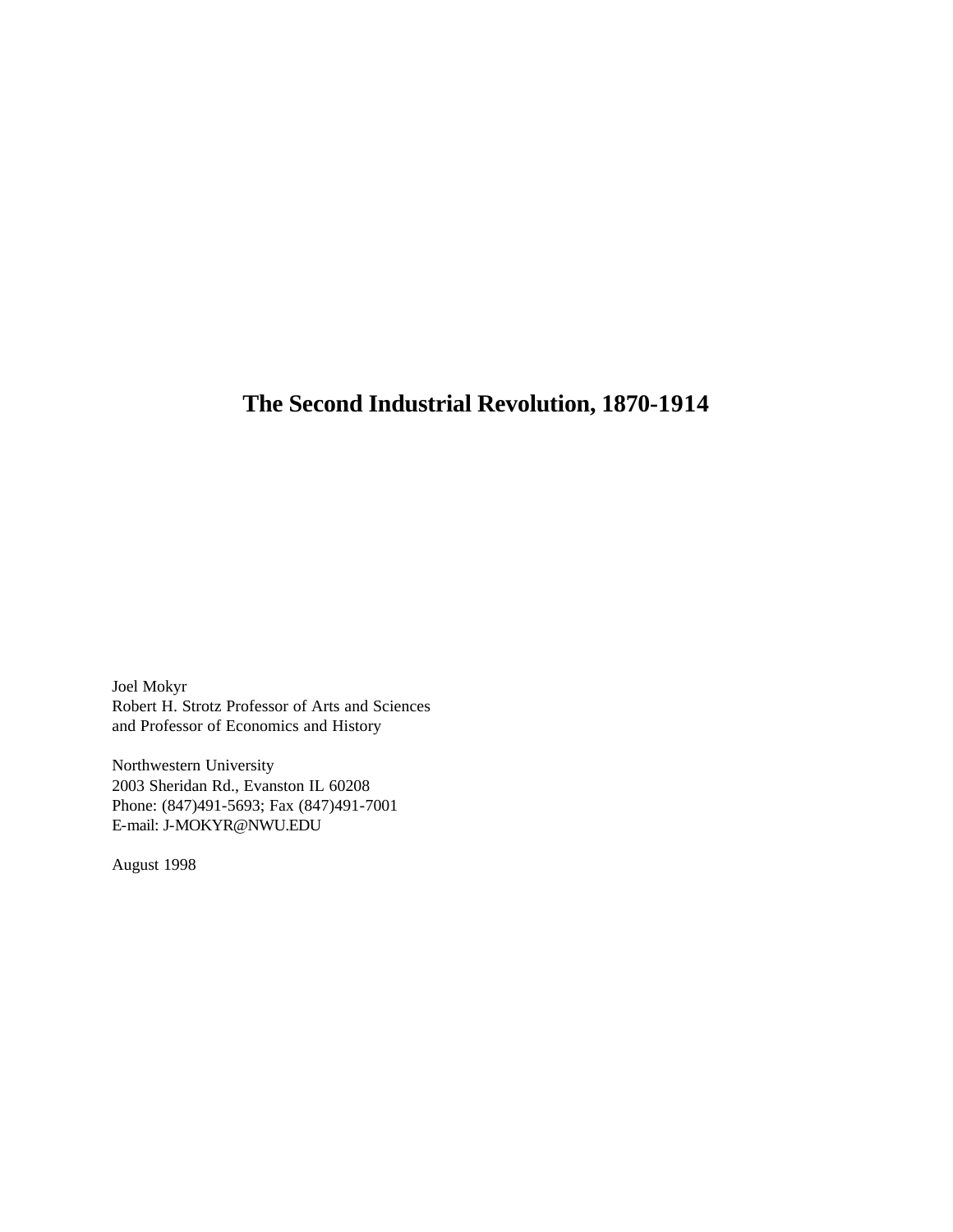**Note:** Parts of this chapter are based on my book *The Lever of Riches* (1990) as well as on a number of subsequent essays.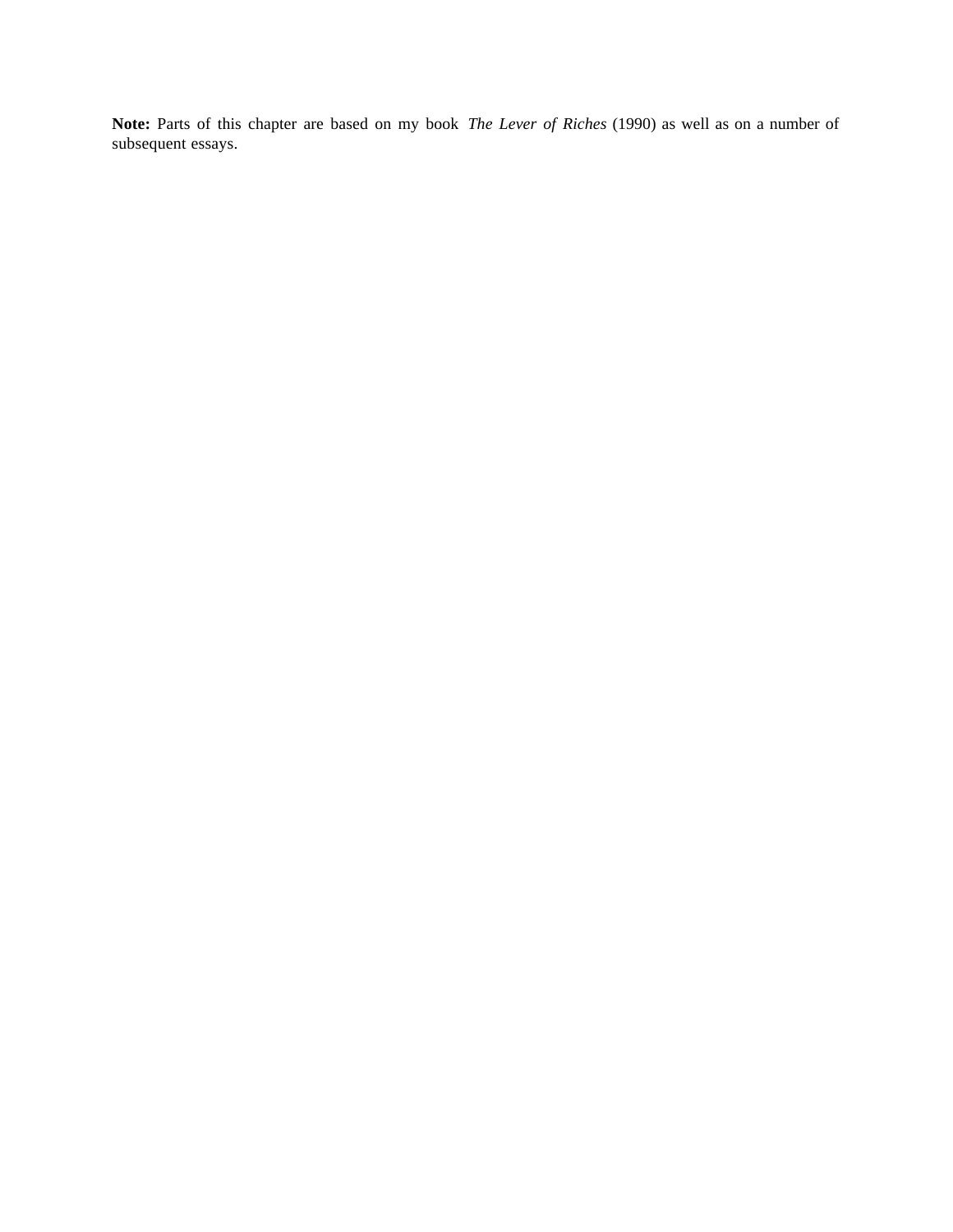#### **Introduction**

The second Industrial Revolution is usually dated between 1870 and 1914, although a number of its characteristic events can be dated to the 1850s. It is, however, clear that the rapid rate of pathbreaking inventions (macroinventions) slowed down after 1825, and picked up steam again in the last third of the century. This says little about the rate of technological progress as commonly defined in terms of productivity increase and the improvements in product quality, which depends much more on the smaller, cumulative, anonymous changes known as microinventions. Yet the great pathbreaking inventions in energy, materials, chemicals, and medicine described below were crucial not because they themselves had necessarily a huge impact on production, but because they increased the effectiveness of research and development in microinventive activity. Eventually such activity like everything else runs into diminishing marginal product, unless a major new breakthrough opens new horizons.

Technology is knowledge. Modern economic growth, Simon Kuznets (1965) argued more than 30 years ago, depends on the growth of useful knowledge. Yet as knowledge, technology differs from the knowledge of nature we think of as science, geography or a more pragmatic knowledge of natural phenomena. With some simplification we may divide all useful knowledge into knowledge Athat@ which seeks to catalog and explain natural phenomena and regularities, and knowledge Ahow@ which should be thought of as huge compilation of recipes, instructions, blueprints and Ado-loops@ which constitute the totality of the techniques available to society (see Mokyr, 1998a and 1998b). The two forms of knowledge are of course related: on the whole, useful natural knowledge leads to or Amaps into@ the development of novel techniques. Yet there are two important qualifications to that somewhat mechanistic image. First, there was considerable feedback from technology to science. This took the form of refocusing scientific thinking in the light of novel inventions, as well as technology creating better instruments and equipment with which to register scientific facts and regularities, as well to test hypotheses. Second, a substantial number of techniques emerge with fairly little base in the understanding of the natural phenomena. The first Industrial Revolution -- and most technological developments preceding it -- had little or no scientific base. It created a chemical industry with no chemistry, an iron industry without metallurgy, power machinery without thermodynamics. Engineering, medical technology, and agriculture until 1850 were pragmatic bodies of applied knowledge in which things were know to work, but rarely was it understood why they worked. This meant that often people did not know which things did *not* work: enormous amounts of energy and ingenuity were wasted on alchemy, perpetuum mobiles, the stones of the wise and fountains of youth. Only when science demonstrated that such pipedreams were impossible, research moved into a different direction. Moreover, even when things were known to work, they tended to be inflexible and slow to improve. It was often difficult to remove bugs, improve quality, and make products and processes more user-friendly without a more profound understanding of the natural processes involved.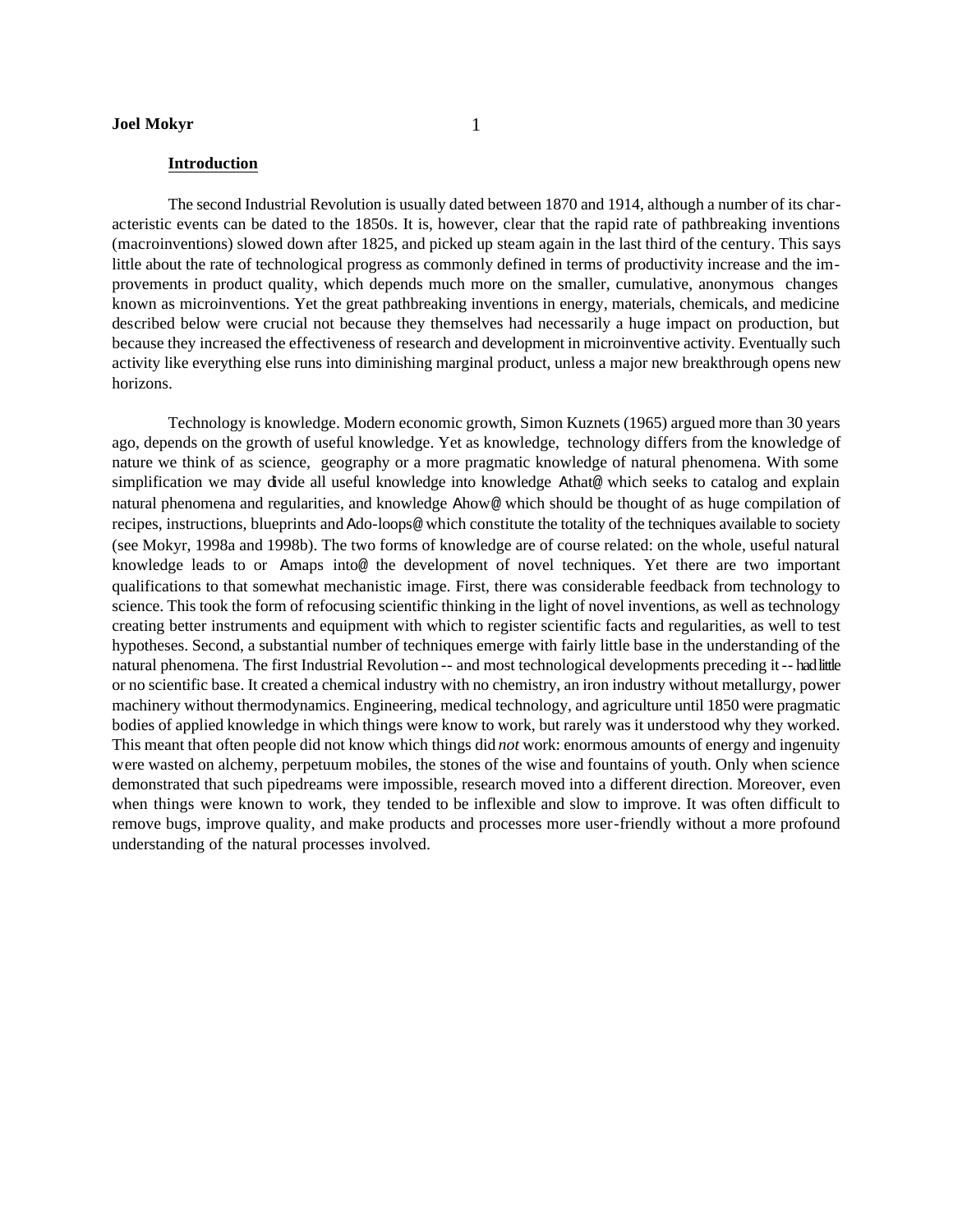It was in this regard that the inventions after 1870 were different from the ones that preceded it. The period 1859-1873 has been characterized as one of the most fruitful and dense in innovations in history (Mowery and Rosenberg, 1989, p. 22). From the point of view of useful knowledge that mapped into new technology, this view is certainly correct. The second Industrial Revolution accelerated the mutual feedbacks between these two forms of knowledge or between Ascience@ (very broadly defined) and technology. It should be stressed that the difference was one of degree. Even before 1870, some natural processes were sufficiently understood to provide some guidance as to how to make technology more effective. And certainly after 1870 there was still a role to play for luck, serendipity, and Atry-every-bottle-on-the-shelf@ type of inventions. Yet degree is everything here, and the persistence and acceleration of technological progress in the last third of the nineteenth century was due increasingly to the steady accumulation of useful knowledge. Some of this knowledge was what we could call today Ascience@ but a lot was based on less formal forms of experience and information. Inventors like Edison and Felix Hoffman relied on some of the findings of formal science, but a lot more was involved. As a result, the second Industrial Revolution extended the rather limited and localized successes of the first to a much broader range of activities and products. Living standards and the purchasing power of money increased rapidly, as the new technologies reaches like never before into the daily lives of the middle and working classes.

The other aspect of the second Industrial Revolution worth stressing is the changing nature of the organization of production. The second Industrial Revolution witnessed the growth in some industries of huge economies of scale and Athroughput@ (to use Alfred Chandler's well-known term). Some vast concerns emerged, far larger than anything seen before. This change occurred because of ever more important economies of scale in manufacturing. Some of these were purely physical such as the fact that in chemicals, for instance, the cost of construction of containers and cylinders is proportional to the surface area while capacity is proportional to volume. Since the first depends on the square of the diameter and the latter on the cube, costs per unit of output decline with output. With the rise of the chemical industry, oil refining, and other industries using containers, as well as engines of various types, size began to matter more and more. Some economies of scale were organizational, such as mass production by interchangeable parts technology. Others were more in the nature of marketing advantages, or even the ruthless pursuit of monopolies. Yet it should be stressed that even with rise of giant corporations such as Carnegie Steel, Dupont, Ford Motors, and General Electric in the U.S. and their equivalents in Europe, these firms employed but a small fraction of the labor force and the typical firm in the industrialized West by 1914 remained relatively small, a niche player, often specialized yet flexible and catering more often than not to a localized or specific section of the market (Scranton, 1997; Kinghorn and Nye, 1995).

The consequence of changing production technology was the rise of technological systems (Hughes, 1983, 1987). Again, some rudimentary Asystems@ of this nature were already in operation before 1870: railroad and telegraph networks and in large cities gas, water supply, and sewage systems were in existence. These systems expanded enormously after 1870, and a number of new ones were added: electrical power and telephone being the most important ones. The second Industrial Revolution turned the large technological system from an exception to a commonplace. Systems required a great deal of coordination that free markets did not always find easy to supply, and hence governments or other leading institutions ended stepping in to determine railroad gauges, electricity voltages, the layout of typewriter keyboards, rules of the road, and other forms of standardization. The notion that technology consisted of separate components that could be optimized individually -- never quite literally true -- became less and less appropriate after 1870.

In what follows I shall briefly survey some of the most important developments in technology during the 1870-1914 years, and then summarize their broader economic significance.

**Steel**. By 1850, the age of iron had become fully established. But for many uses, wrought iron was inferior to steel. The wear and tear on wrought iron machine parts and rails made them expensive in use, and for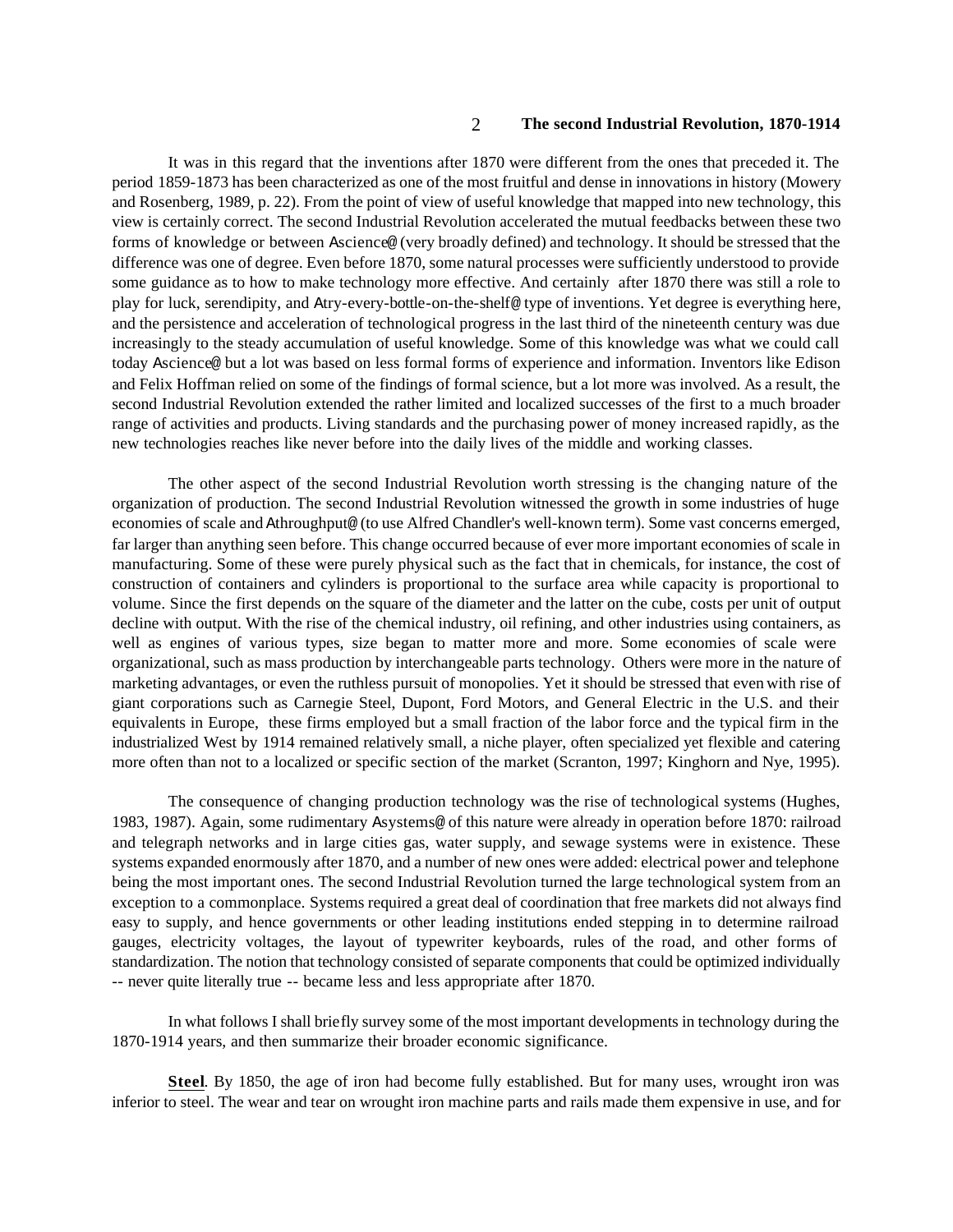many uses, especially in machines and construction, wrought iron was insufficiently tenacious and elastic. The problem was not to make steel; the problem was to make *cheap* steel. As is well-known, this problem was definitively solved by Henry Bessemer in 1856. The growth of the steel industry following his invention has come in the popular mind to symbolize the technology of the second Industrial Revolution, and while steel was of course of great significance, such emphases tend to blur the advances in many other industries.

The Bessemer converter used the fact that the impurities in cast iron consisted mostly of carbon, and this carbon could be used as a fuel if air were blown through the molten metal. The interaction of the air's oxygen with the steel's carbon created intense heat, which kept the iron liquid. Thus, by adding the correct amount of carbon or by stopping the blowing at the right time, the desired mixture of iron and carbon could be created, the high temperature and turbulence of the molten mass ensuring an even mixture. At first, Bessemer steel was of very poor quality, but then a British steelmaker, Robert Mushet, discovered that the addition of *spiegeleisen*, an alloy of carbon, manganese, and iron, into the molten iron as a recarburizer solved the problem. The other drawback of Bessemer steel, as was soon discovered, was that phosphorus in the ores spoiled the quality of the steel, and thus the process was for a while confined to low-phosphorus Swedish and Spanish ores.

A different path was taken by Continental metallurgists, who jointly developed the Siemens-Martin open hearth process, based on the idea of cofusion, melting together low-carbon wrought iron and high-carbon cast iron. The technique used hot waste gases to preheat incoming fuel and air, and mixed cast iron with wrought iron in the correct proportions to obtain steel. The hearths were lined with special silica brick linings to maintain the high temperatures. The process allowed the use of scrap iron and low grade fuels, and thus turned out to be more profitable than the Bessemer process in the long run. Open-hearth steel took longer to make than Bessemer steel, but as a result permitted better quality control. Bessemer steel also tended to fracture inexplicably under pressure, a problem that was eventually traced to small nitrogen impurities. In 1900 Andrew Carnegie, the American steel king, declared that the open hearth process was the future of the industry. Like the Bessemer process, the Siemens-Martin process was unable to use the phosphorus-rich iron ores found widely on the European Continent. Scientists and metallurgists did their best to resolve this bottleneck, but it fell to two British amateur inventors, Percy Gilchrist and Sidney Thomas, to hit upon the solution in 1878. By adding to their firebricks limestone that combined with the harmful phosphorus to create a basic slag, they neutralized the problem. It seems safe to say that the German steel industry could never have developed as it did without this invention. Not only were the cost advantages huge, but the Germans (who adopted the "basic" process immediately) also managed to convert the phosphoric slag into a useful fertilizer. While the Bessemer and Siemens-Martin processes produced bulk steel at rapidly falling prices, high-quality steel continued for a long time to be produced in Sheffield using the old crucible technique. Cheap steel soon found many uses beyond its original spring and dagger demand; by 1880 buildings, ships, and railroad tracks were increasingly made out of steel. It became the fundamental material from which machines, weapons, and implements were made, as well as the tools that made them.

Steel's spectacular success after 1860 should not obscure important advances in other stages of the iron industry. In the blast furnaces, which smelted iron ore to produce pig iron, coke had long been the standard fuel by the 1850s. Most furnaces at that time were about 40-50 ft. high and heated the ore to about 600°F. Following the discovery of ore fields in the Cleveland district in Northern Yorkshire in England, a set of improvement occurred which greatly increased the efficiency of the blast furnaces. Their height was gradually increased to 80 feet and more; temperatures were raised to about 1000°F.; waste gases were recycled; and blowing engines were introduced. American inventors added a number of other improvements, such as "hard driving" (blowing large volumes of air at high pressure through the furnace); improved blowing engines; and direct casting of the pig iron into the steelworks.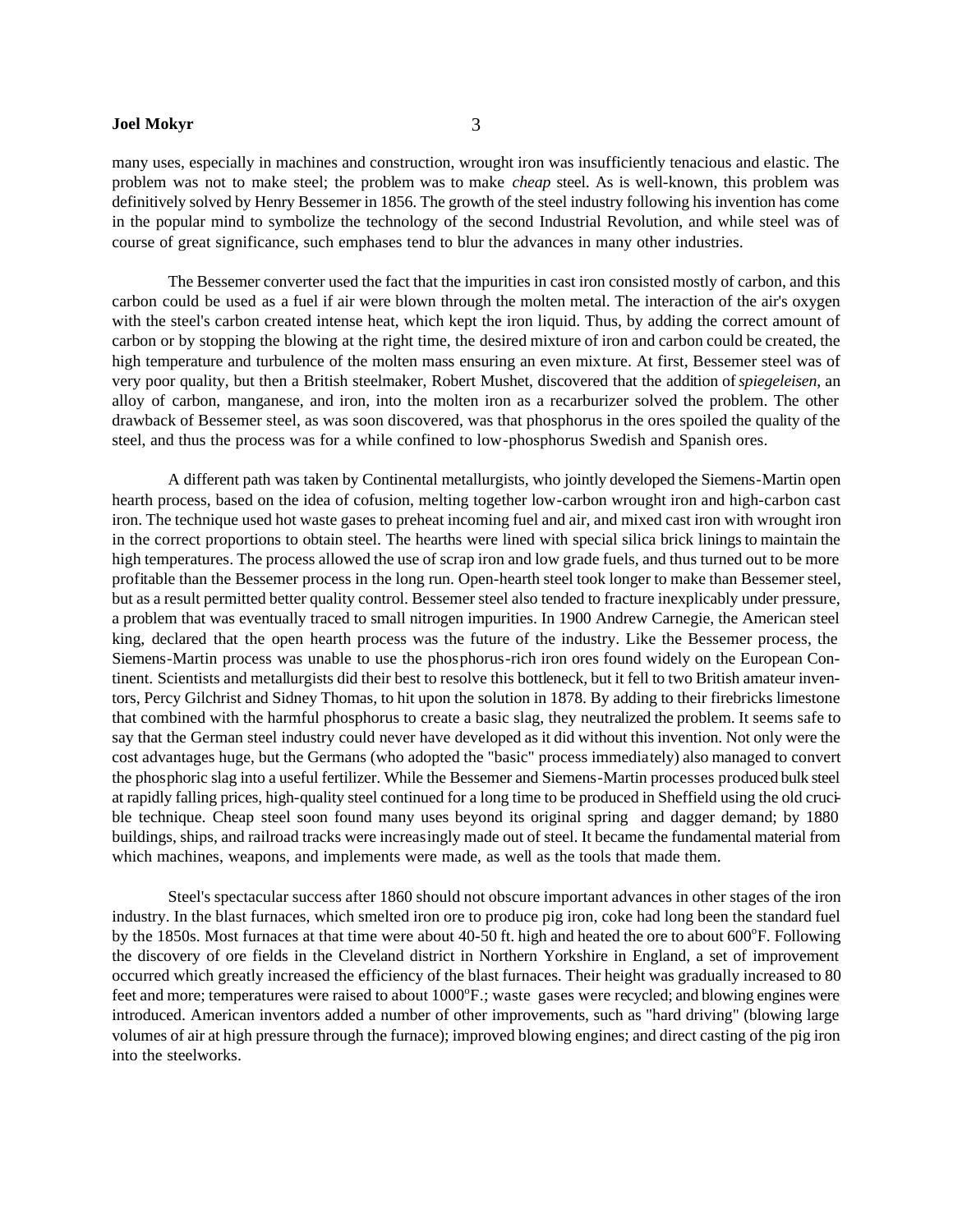**Chemicals**: In chemistry, Germans took the lead. Although Britain still was capable of achieving the lucky occasional masterstroke that opened a new area, the patient, systematic search for solutions by people with formal scientific and technical training suited the German traditions better. In 1840 Justus von Liebig, a chemistry professor at Giessen, published his *Organic Chemistry in Its Applications to Agriculture and Physiology*, which explained the importance of fertilizers and advocated the application of chemicals in agriculture. Other famed German chemists, such as Friedrich Wöhler, Robert Bunsen, Leopold Gmelin, August von Hofmann, and Friedrich Kekulé von Stradonitz, jointly created modern organic chemistry, without which the chemical industry of the second half of the nineteenth century would not have been possible. It was one of the most prominent examples of how formal scientific knowledge came to affect production techniques.

Despite German dominance, it was an Englishman, William Perkin, who by sheer luck made the first major discovery in what was to become the modern chemical industry. Perkin, however, was trained by the German von Hofmann, who was teaching at the Royal College of Chemistry at the time, and his initial work was inspired and instigated by him. The eighteen year old Perkin searched for a chemical process to produce artificial quinine. While pursuing this work, he accidentally discovered in 1856 aniline purple, or as it became known, mauveine, which replaced the natural dye mauve. Three years later a French chemist, Emanuel Verguin, discovered aniline red, or magenta, as it came to be known. German chemists then began the search for other artificial dyes, and almost all additional successes in this area were scored by them. In the 1860s, Hofmann and Kekulé formulated the structure of the dyestuff's molecules. In 1869, after years of hard work, a group of German chemists synthesized alizarin, the red dye previously produced from madder roots, beating Perkin to the patent office by one day. The discovery of alizarin in Britain marked the end of a series of brilliant but unsystematic inventions, whereas in Germany it marked the beginning of a process in which the Germans established their hegemony in chemical discovery (Haber, 1958, p. 83). German chemists succeeded in developing indigotin (synthetic indigo, perfected in 1897). and sulphuric acid (1875). Soda-making had been revolutionized by the Belgian Ernest Solvay in the 1860s. In explosives, dynamite, discovered by Alfred Nobel, was used in the construction of tunnels, roads, oilwells, and quarries. If ever there was a labor-saving invention, this was it.

In the production of fertilizer, developments began to accelerate in the 1820s. Some of them were the result of resource discoveries, like Peruvian *guano* which was imported in large quantities to fertilize the fields of England. Others were by-products of industrial processes (Grantham, 1984, pp. 199, 211). A Dublin physician, James Murray, showed in 1835 that superphosphates could be made by treating phosphate rocks with sulphuric acid. The big breakthrough came, however, in 1840 with the publication of von Liebig's work, commissioned by the British Association for the Advancement of Sciences. Research proceeded in England, where John Bennet Lawes carried out path-breaking work in his famous experimental agricultural station at Rothamsted, where he put into practice the chemical insights provided by von Liebig. In 1843 he established a superphosphates factory that used mineral phosphates. Yet Lawes' station remained isolated and the Germans once again took the lead.. Because the physical and chemical processes in agriculture are far more complex than in manufacturing, better theoretical knowledge was required, and serendipity eventually ran into diminishing returns. In Germany, especially Saxony, state-supported institutions subsidized agricultural research and the results eventually led to vastly increased yields. Nitrogen fertilizers were produced from the *caliche* (natural sodium nitrate) mined in Chile. The famous Haber process to make ammonia, developed by Fritz Haber and BASF chemists Carl Bosch and Alwin Mittasch and the discovery of how to convert ammonia into nitric acid around 1908, made it possible for Germany to continue producing nitrates for fertilizers and explosives during World War I after its supplies of Chilean nitrates were cut off. The ammonia-producing process must count as one of the most important inventions in the chemical industry ever. It used two abundant substances, nitrogen and hydrogen, in order to produce the basis of the fertilizer and explosives industries for many years to come. The third mineral crucial to plant growth was potassium, made from potash by burning wood. In 1870, forest-rich Canada was still the principal source of potash. By then, however, mineral deposits of potassium salts at Strassfurt in central Germany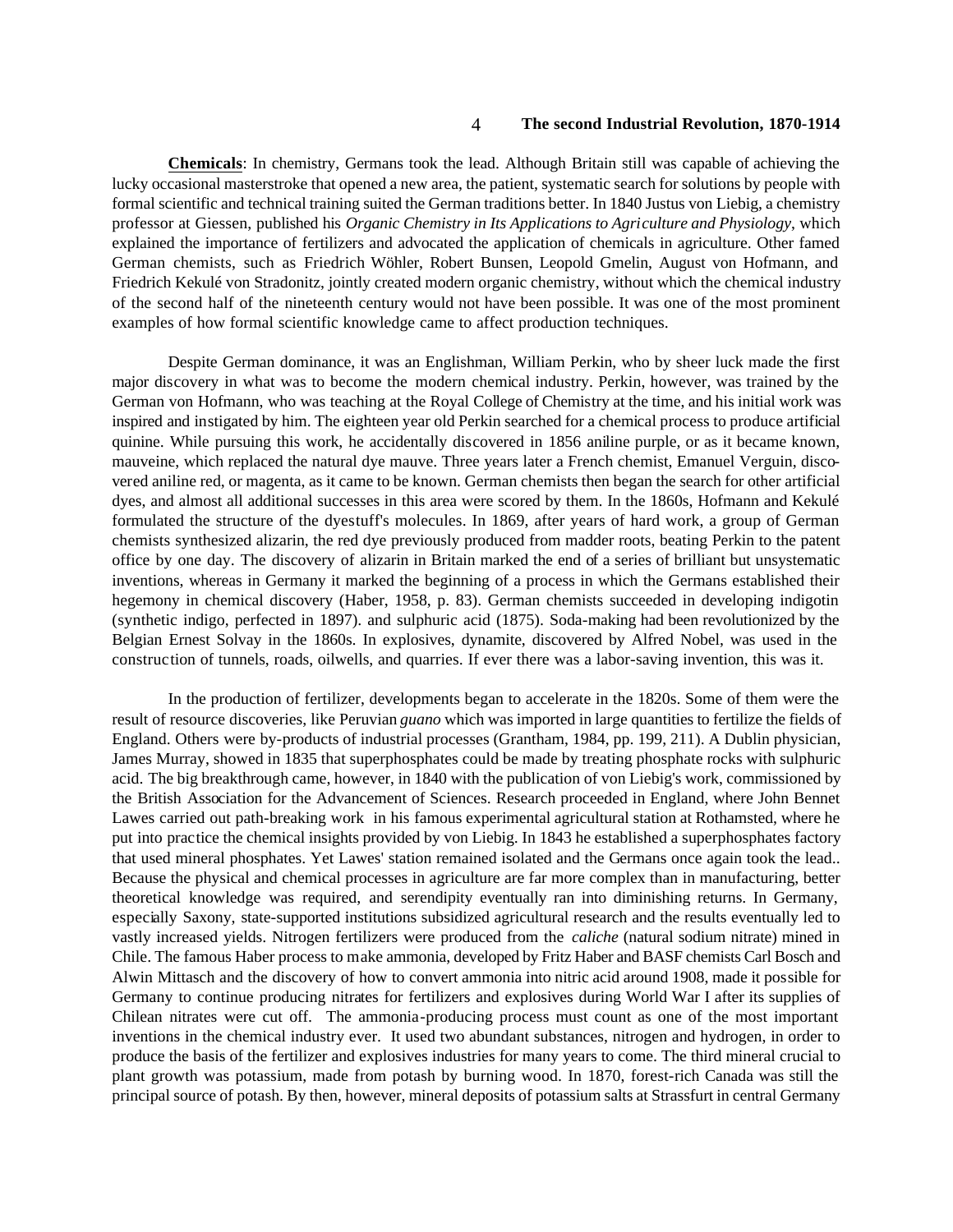began to be exploited, the price of potash fell rapidly, and widespread application of this fertilizer began. By 1900 the Canadian asheries had disappeared.

Chemistry also began its road toward the supply of new artificial materials. Charles Goodyear, the American tinkerer invented in 1839 the vulcanization process of rubber that made widespread industrial use of rubber possible. Another American, John Wesley Hyatt, succeeded in creating the first synthetic plastic in 1869, which he called celluloid. Its economic importance was initially modest because of its inflammability, and it was primarily used for combs, knife handles, piano keys, and baby rattles, but it was a harbinger of things to come. The breakthrough in synthetic materials came only in 1907, when the Belgian-born American inventor Leo Baekeland discovered bakelite. The reason for the long delay in the successful development of Bakelite was simply that neither chemical theory nor practice could cope with such a substance before (Bijker, 1987, p. 169). Yet Baekeland did not fully understand his own process, as the macromolecular chemical theories that explain synthetic materials were not developed until the 1920s. Once again, science and technology were moving ahead in leapfrogging fashion.

Perhaps the classic instance of a "free lunch" in which large gains in well-being were achieved at low cost was in the fine chemical industry, which after 1870 began to rationalize the hitherto chaotic industry of pharmaceutics. The use of anesthetics became widespread after Queen Victoria used chloroform when she gave birth to Prince Leopold in 1853. Disinfectants and antiseptics, particularly phenol and bromines were produced in large quantities after Joseph Lister's re-discovery of the role of microbes in the infection of wounds. One of the most remarkable inventions was the acetyl compound of salicylic acid. The medicinal properties of willow bark had been known since antiquity, and in 1897, a Bayer chemist by the name of Felix Hoffman on a hunch took the old compound off the shelf for his father who could not tolerate the side effects of sodium salicylic acid. Immediately it became clear that of salicylic acid, later known as aspirin, was a true wonder drug: effective, without serious negative side effects, and cheap to produce. Within a few years Bayer sent samples to 30,000 German doctors and the new drug was soon used universally (Mann and Plummer, 1991, pp. 26-27). Yet in essence, aspirin remained an old-fashioned technology. While it was easy to catalog its many blessing, its biochemical modus operandi remained a mystery.

**Electricity**: Like chemistry, electricity was a field in which totally new knowledge was applied to solve economic problems. The economic potential of electricity had been suspected since the beginning of the nineteenth century. Humphrey Davy had demonstrated its lighting capabilities as early as 1808. Relying on the scientific discoveries of scientists such as the Dane Hans Oersted and the American Joseph Henry, Michael Faraday invented the electric motor in 1821 and the dynamo in 1831. The first effective application of electricity was not in power transmission, but in communication. The telegraph was associated with a string of inventors, the most important of whom were S.T. von Soemmering, a German, who demonstrated its capabilities in 1810; William Cooke, an Englishman who patented a five-needle system to transmit messages (1837); and Samuel Morse, an American, who invented the code named after him that made the single-needle system feasible. The first successful submarine cable was laid by Thomas Crampton's Company between Dover and Calais in 1851, and became a technological triumph that lasted thirty seven years.

The telegraph, together with the railroads, was an early example of a technological system, a combination of separate inventions that had to be molded together. Just as the strength of a chain can never be greater than that of its weakest link, the efficiency and reliability of a system can never be greater than that of its weakest component. The idea of utilizing electrical current to affect a magnetized needle to transmit information at a speed much faster than anything previously possible was a classic macroinvention. Long-distance telegraph, however, required many subsequent microinventions. Submarine cables were found to be a difficult technology to master. Signals were often weak and slow, and the messages distorted. Worse, cables were subject at first to intolerable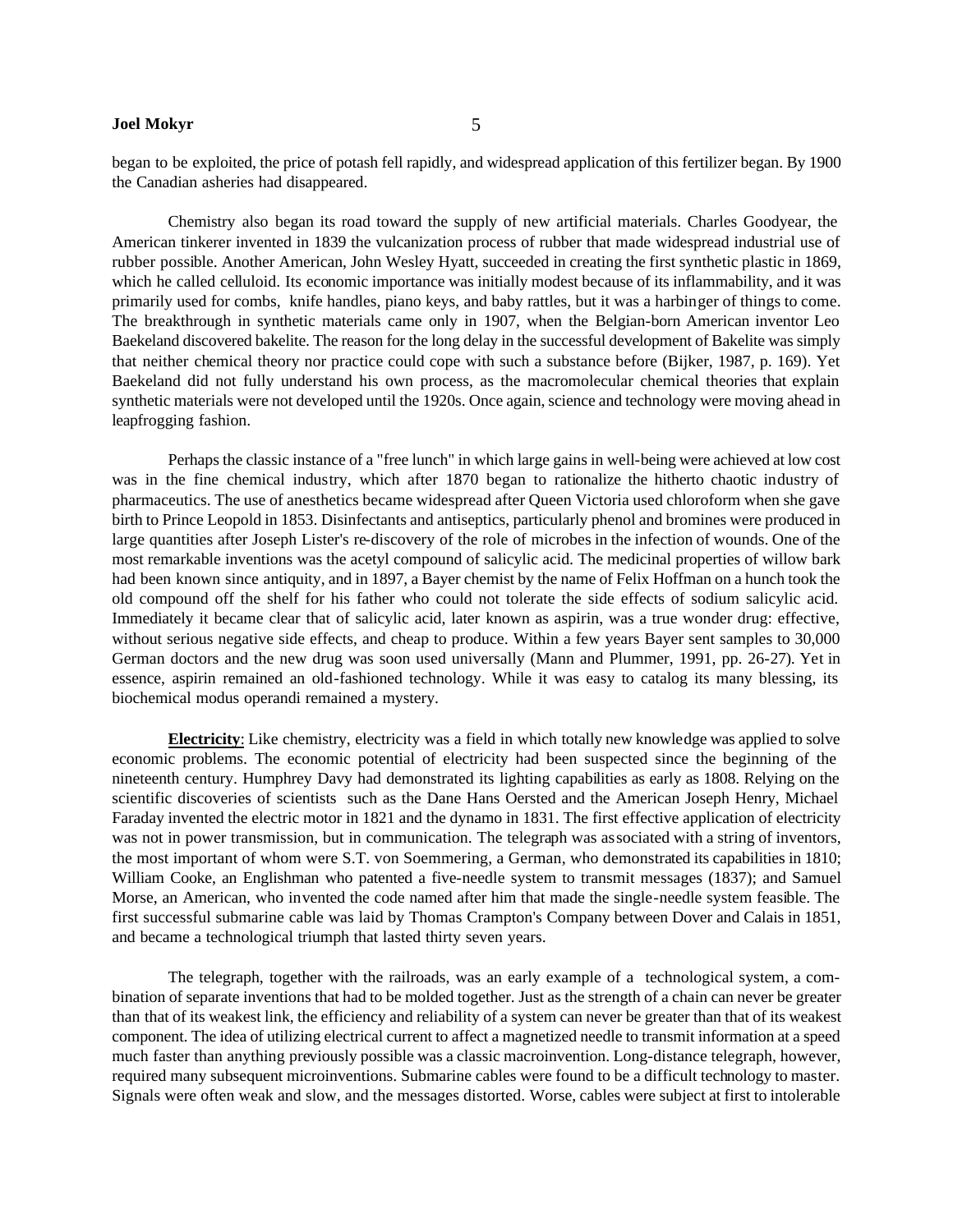wear and tear. Of the 17,700 kilometers of cable laid before 1861, only 4,800 kilometers were operational in that year --- the rest was lost. The transatlantic cable, through which Queen Victoria and President Buchanan famously exchanged messages in August 1858 ceased to work three months later. The techniques of insulating and armoring the cables properly had to be perfected, and the problem of capacitance (increasing distortion on long-distance cables) had to be overcome. Before the telegraph could become truly functional, the physics of transmission of electric impulses had to be understood. Physicists, and above all William Thomson (later Lord Kelvin), made fundamental contributions to the technology. Thomson invented a special galvanometer, and a technique of sending short reverse pulses immediately following the main pulse, to sharpen the signal (Headrick, 1989, pp. 215-218). In this close collaboration between science and technology, too, telegraphy was clearly a second generation technology.

The use of electricity as a prime means of transmitting and using energy was technically even more difficult than the development of the telegraph. Before it could be made to work, an efficient way had to be devised to generate electric power using other sources of energy; devices to transform electricity back into kinetic power, light, or heat at the receiving end had to be created; and a way of transmitting current over large distances had to be developed. In addition, electricity came in two forms, alternating and direct current, and a decision had to be made regarding which of the two forms was to dominate.

Electric generators were crucial. Although Davy had shown as early as 1808 how electricity could drive an arc lamp, apart from lighthouses it was not widely used in lighting. Following the discovery in the mid 1860s of the principle of the self-excited generator by C.F. Varley and Werner von Siemens, the Belgian Z. T. Gramme built in 1870 a ring dynamo, which produced a steady continuous current without overheating. Gramme's machine substantially reduced the cost of alternating current. The vacuum problem was solved in 1865, when Hermann Sprengel designed a vacuum pump. Only then could the arc lamp be made practical. In 1876 a Russian inventor, Paul N. Jablochkoff, invented an improved arclamp (or "candle"), which used alternating current. Subsequently factories, streets, railway stations and similar public places began to replace gaslight with arc light. In 1878, Charles F. Brush of Ohio invented a high-tension direct-current lamp, which by the mid-1880s had come to dominate arc lighting. Inventors such as Thomas Edison and George Westinghouse realized that electricity was a technological network, a system of closely interconnected compatible inventions. In this regard it resembled gas lighting systems, but electricity was recognized to be a general system of energy transmission. Edison was particularly interested in systems of technology, and his ability to see the holistic picture and to coordinate the research effort of others were as developed as his own technical ingenuity (Hughes, 1983, pp. 25-27).

The use of electricity expanded quickly in the 1870s. A miniature electric railway was displayed at the Berlin exhibition in 1879; electric blankets and hotplates appeared at the industrial exhibition of Vienna in 1883; and electric streetcars were running in Frankfurt and Glasgow by 1884. The early 1880s saw the invention of the modern lightbulb by Joseph Swan in England and Thomas A. Edison in the United States. An electric polyphase motor using alternating current was built by the Croatian-born American Nikola Tesla in 1889, and improved subsequently by Westinghouse. Of equal importance was the transformer originally invented by the Frenchman Lucien Gaulard and his British partner John D. Gibbs and later improved by the American William Stanley who worked for Westinghouse (Hughes, 1983, pp. 86-92). Tesla=s polyphase motor and the Gaulard-Gibbs transformer solved the technical problems of alternating current and made it clearly preferable to direct current, which could not overcome the problem of uneconomical transmission. Led by Westinghouse and Tesla, the forces for alternating current defeated those advocating direct current, led by Edison. By 1890, the main technical problems had been solved; electricity had been tamed. What followed was a string of microinventions that increased reliability and durability and reduced cost. In 1900, an incandescent lightbulb cost one fifth what it had twenty years earlier and was twice as efficient. All the same, the effects of electricity on manufacturing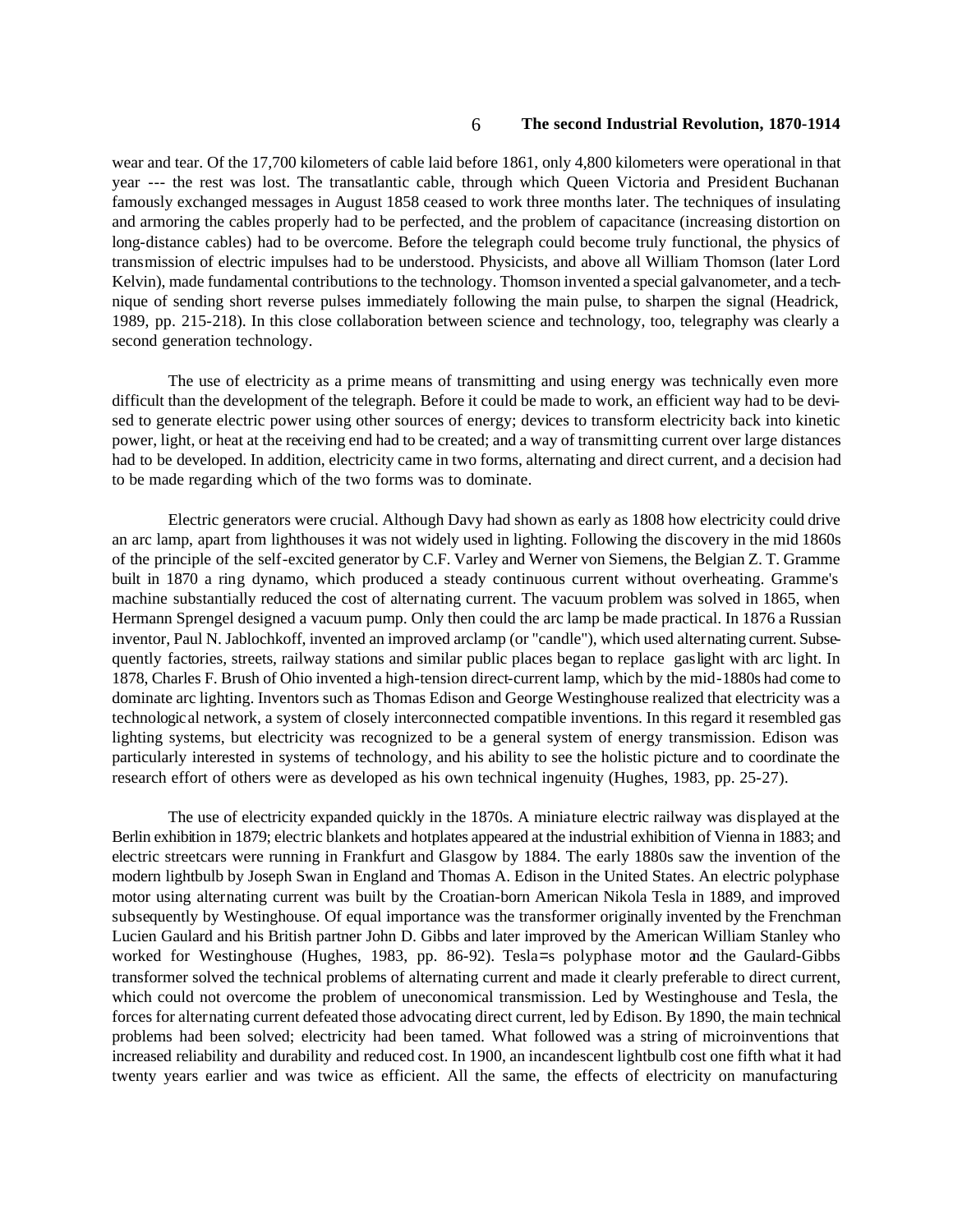productivity were slow to be realized, as factories only slowly learned the advantages of electricity as a form of industrial power (David, 1990a, 1990b).

**Transportation.** By 1870 the application of steam power to transportation was hardly a novelty, and they were properly speaking products of the first Industrial Revolution (though the screw propellor and the marine steam engine were both perfected in the 1850s). Railroads became faster, safer, and more comfortable during the second Industrial Revolution but these resulted from microinventions rather than from big breakthroughs. The only truly discontinuous changes to railroads in this period were the application of new power sources: the Diesel engine, invented in 1897 by Rudolf Diesel and the use of electrical locomotives. Rudolf Diesel was a good specimen of the Anew inventor@, an engineer trained in science, a "rational" inventor, in search of efficiency above all else. He started off searching for an engine incorporating the theoretical Carnot cycle, in which maximum efficiency is obtained by isothermal expansion so that no energy is wasted, and a cheap, crude fuel can be used to boot (originally Diesel used coal dust in his engines). Isothermal expansion turned out to be impossible, and the central feature of Diesel engines today has remained compression-induced combustion, which Diesel had at first considered to be incidental (Bryant, 1969).Although some electrical railroads were in operation by 1914, wholesale electrification and the conversion to Diesel occurred much later.

Changes in ships were more drastic. Despite the rather amazing improvement in sailing ships resulting in the famous clipper ships, wind power was destined for niches in sports and leisure boats. First, after 1870 increasingly ships were built of steel. This made it possible to build larger ships. Since the maximum speed of a ship is proportional to the (square roots of) the water line, and iron and steel ships could be made much larger than wooden ships, ships grew bigger, more powerful, and faster at unprecedented rates. The invention of the steam turbine by Gustav de Laval and Charles Parson in 1884 and its subsequent improvement led to a revolution at sea: the rotary motion of the turbine could develop enormous speed (the prototype that Parsons built in 1884 ran at 18,000 rpm and had to be geared down), was far more efficient, faster, cleaner, and quieter, than the old reciprocating marine steam engines, and their adoption after 1900, when most of the bugs had been removed, was led by naval ships. While the typical ship of 1815 was not much different from the typical ship of 1650, by 1910 both merchant ships and men-of-war had little in common with their steam-operated predecessors half a century earlier. The result was a sharp decline in transportation costs. In the first half of the nineteenth century freight rates fell by 0.88 percent a year, which reflected mostly improvements in sailing ships. The decline after 1850 accelerated to 1.5 percent a year, rates that are all the more impressive in view of persistently rising labor costs. Despite some organizational improvements, there can be little doubt that the decline in transatlantic freight rates was the result of technological improvements (Harley, 1988).

On some occasions, a technical solution looked simple, and it may seem surprising at first sight that it took so long before producers got it right. Throughout the entire nineteenth century, mechanics experimented with a device that would allow individuals to propel themselves rapidly while seated. A variety of velocipedes and "penny-farthing" types of bicycles were experimented with, largely for recreational purposes. Yet it was not until John K. Starley, a Coventry mechanic, built the Rover safety cycle in 1885 that the balanced position and easy steering of today's bicycles became feasible. The case of the bicycle illustrates that neither purely technical factors nor purely economic factors nor even a combination of the two can fully account for technological change. The bicycle was a novelty in the deepest sense of the word; it did not replace an existing technique with a similar, more efficient one. The people who adopted the bicycle in the 1890s had previously walked or used public transportation. The optimal design of the bicycle was difficult because the attributes of the bicycle span a number of dimensions: speed, comfort, safety, elegance, and price were all considered and had to be traded-off against each other. Long experimentation was necessary before the best type emerged. In cases of a completely new product, learning-by-doing on the part of the consumer is as important as learning-by doing on the part of producers. The bicycle became a means of mass transportation with incalculable effects on urban residential patterns, especially after the invention of the pneumatic tire in 1888 by a Belfast veterinary surgeon, J.B. Dunlop, who was unhappy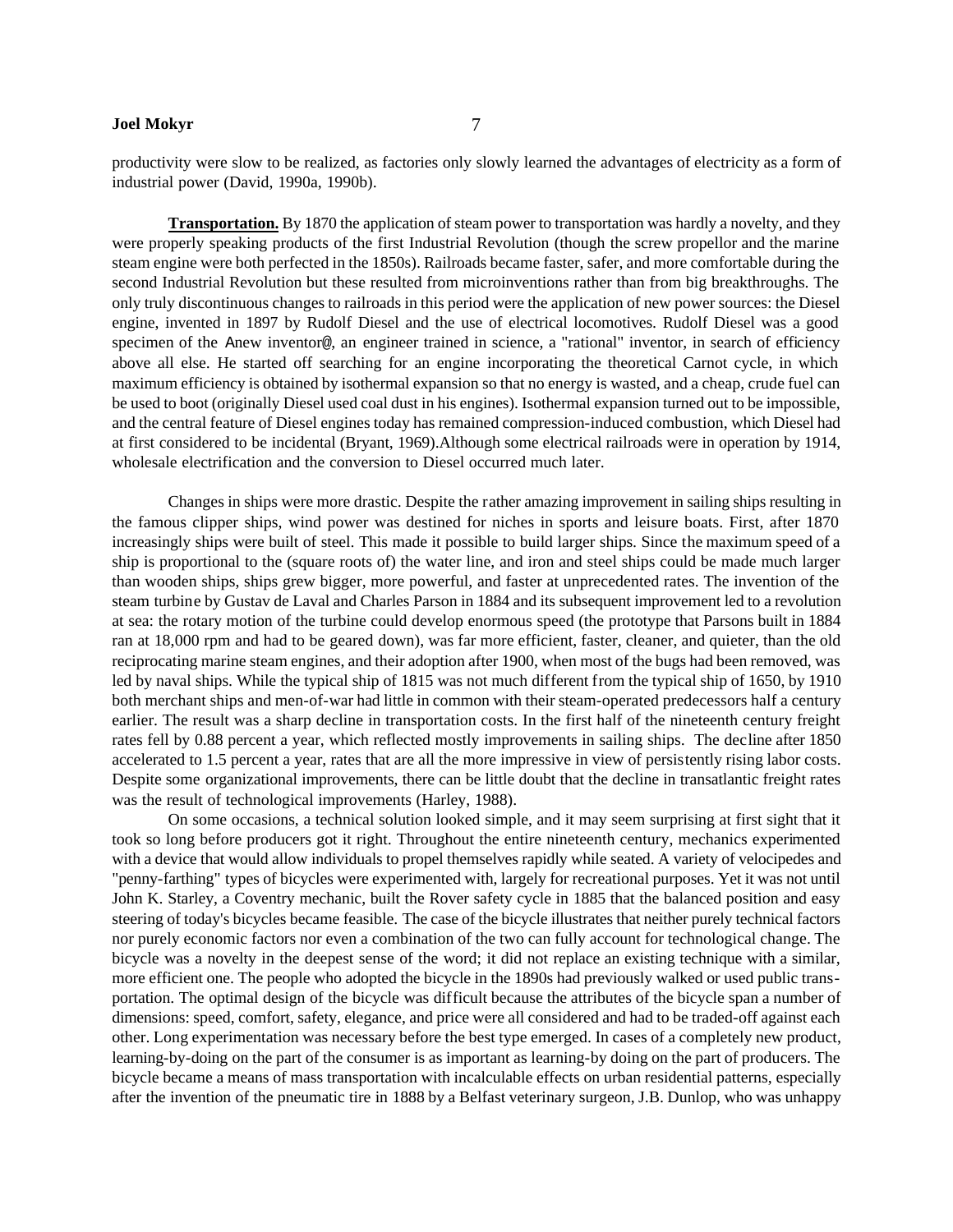with the comfort of his ten-year old son's tricycle ride. After a few years of further improvements, the design of the bicycle stabilized, and few further significant improvements were introduced after 1900.

The classic case of a novel combination of known techniques laced with a number of important original contributions was the development of the automobile. The internal combustion engine was first suggested by Huygens in the seventeenth century. In 1824, Sadi Carnot had described the limitations of the steam engine as an energy source and pointed to heated air as the best potential means to generate motive power. Despite prolonged research efforts, it turned out to be difficult to employ steam power for carriages. During the nineteenth century dozens of inventors, realizing the advantages of an internal combustion engine over steam, tried their hand at the problem. A working model of a gas engine was first constructed by the Belgian Jean-Etienne Lenoir in 1859 and perfected in 1876, when a German traveling salesman, Nicolaus August Otto, built a gas engine using the fourstroke engine. Otto worked on the problem from 1860 on, after he read about Lenoir's machine in a newspaper. He was an inspired amateur, without formal technical training. Otto initially saw the four-stroke engine as a makeshift solution to the problem of achieving a high enough compression and only later was his four-stroke principle, which is still the heart of most automobile engines, acclaimed as a brilliant breakthrough (Bryant, 1967, pp. 650-57). Interestingly, the four-stroke principle had been recognized earlier as the only way in which a Lenoirtype engine could work efficiently. The "silent Otto," as it became known (to distinguish it from a noisier and less successful earlier version), was a huge financial success. The advantage of the gas engine was not its silence, but that, unlike the steam engine, it could be turned on and off at short notice.

Otto's gas engine was soon to adopt a new fuel. Somewhat earlier, in the 1860s, the process of crude oil refining using a method called cracking was developed. At that time the main interest was in lubricants, paraffins, and heavy oils, with petrol or gasoline considered a dangerously inflammable by-product. In 1885 two Germans, Gottlieb Daimler and Karl Benz, succeeded in building an Otto-type, four-stroke gasoline-burning engine, employing a primitive surface carburetor to mix the fuel with air. Benz's engine used an electrical induction coil powered by an accumulator, foreshadowing the modern spark plug. The Dunlop pneumatic tire, first made for bicycles, soon found application to the automobile. In 1893 Wilhelm Maybach, one of Daimler's employees, invented the modern float-feed carburetor. Other technical improvements added around 1900 included the radiator, the differential, the crank-starter, the steering wheel, and pedal-brake control. The effect of the automobile and the bicycle on technology was similar to that of the mechanical clock five centuries earlier: mechanics involved in making and repairing the devices acquired the skills and the ideas to extend the principles involved. Yet they also combined with late nineteenth century ideas of interchangeable parts and mass production, and by 1914 Henry Ford sold almost a quarter of a million model T automobiles per year.

The conquest of the air is an excellent example of how formal knowledge about nature and pragmatic experience combined to produce one of the most dramatic macroinventions of all times, namely the Wright brothers= celebrated heavier-than-air flight at Kitty Hawk in 1903. The Wright brothers had access to and used the knowledge on aerodynamics that had been accumulating since the pathbreaking work of George Cayley early in the nineteenth century in part through the advice of Octave Chanut, one of the leading aeronautical engineers of his time. At the same time they were skilled mechanics who had earned their spurs as bicycle repairmen in Dayton. The development of the airplane in many ways is paradigmatic of the new mode of technological progress that emerged with the second Industrial Revolution: formal and informal knowledge combining together to produce a discontinuous Aevent@ followed by decades of microinventions which eventually produced a major industry, with further technological progress stagnating when most of the obvious improvements were exhausted.

**Production Engineering**: From a purely economic point of view, it could be argued that the most important invention was not another chemical dye, a better engine, or even electricity, since, with the exception of steel, most of the inventions described had serviceable albeit less efficient and more expensive substitutes, if not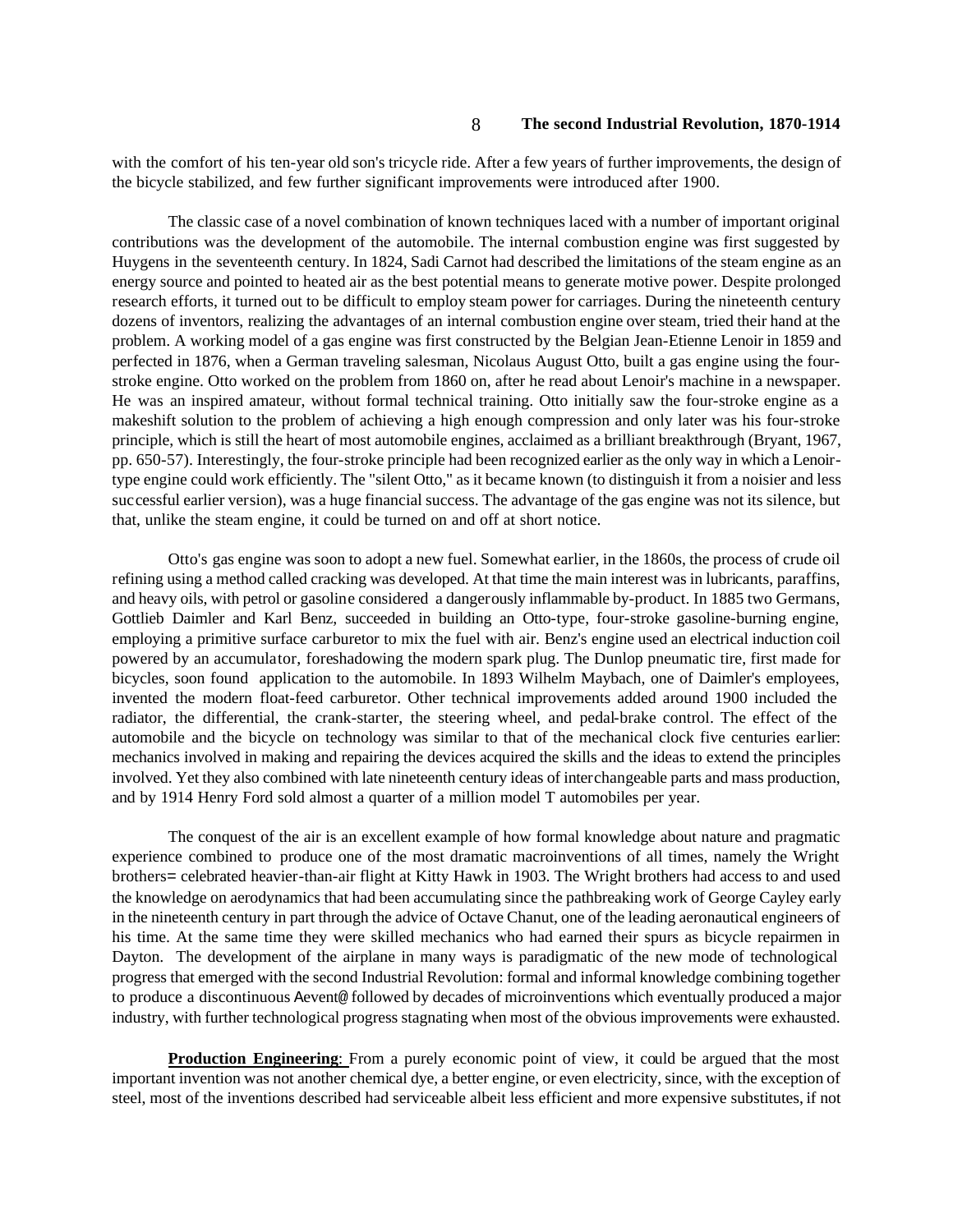as efficient or as cheap. There is one innovation, however, for which "social savings" calculations from the vantage point of the twentieth century are certain to yield large gains. The so-called American System of manufacturing assembled complex products from mass-produced individual components. Modern manufacturing would be unthinkable without interchangeable parts. The term American is somewhat misleading: the idea that interchangeability had enormous advantages in production and maintenance had occurred to Europeans in the eighteenth century. Moreover, what was regarded in the 1850s as the American System was not exactly interchangeability, but the application of high-quality, specialized machine tools to a sequence of operations, particularly in woodworking, as well as higher operating speeds and sequential movements of materials. As Ferguson (1981) has pointed out, mechanized mass production and interchangeable parts were not identical, and the former did not imply the latter.

Interchangeable parts was not an "invention." It was eventually to become a vastly superior mode of producing goods and services, facilitated by the work of previous inventors, especially the makers of accurate machine tools and cheap steel. To be truly interchangeable, the parts had to be identical, requiring high levels of accuracy and quality control in their manufacture. It is now realized that full interchangeability was more difficult to achieve than had previously been believed. The use of interchangeable parts grew slowly after 1850, and recent research has shown that the American System was adopted far more haltingly and hesitantly than had hitherto been thought. Many American firms, such as McCormick, Singer, and Colt, owed their success to factors other than complete interchangeability (Hounshell, 1984). At first, goods made with interchangeable parts were more expensive and were adopted mostly by government armories, which considered quality more important than price (Howard, 1978; M.R. Smith, 1977). Only after the Civil War did U.S. manufacturing gradually adopt mass production methods, followed by Europe. First in firearms, then in clocks, pumps, locks, mechanical reapers, typewriters, sewing machines, and eventually engines and bicycles, interchangeable parts technology proved superior and replaced the skilled artisan working with chisel and file. Although in the long run true interchangeability was inexorable, its diffusion in Europe was slowed down by two factors: the demand for distinctive high-quality goods, which long kept consumers faithful to skilled artisans, and the resistance of labor, which realized that mass production would make its skills obsolete.

Of related importance was the development of continuous-flow production, in which workers remained stationary while the tasks were moved to them. In this way, the employer could control the speed at which operations were performed and minimize the time wasted by workers between operations. In the last third of the nineteenth century continuous flow processes were adopted on a large scale, especially in the great stockyards of Chicago and Cincinnati. Henry Ford's automobile assembly plant combined the concept of interchangeable parts with that of continuous flow processes, and it allowed him to mass-produce a complex product and yet keep its price low enough so that it could be sold as a people's vehicle. As Giedion (1948, p. 117) points out, Ford's great success was rooted in the fact that, unlike Oliver Evans, he came at the end of a long development of interchangeability and continuous flow processes. Success depends not only on the ingenuity and energy of the inventor, but also on the willingness of contemporaries to accept the novelty.

**Agriculture and Food Processing**: The standard of living of the population depended, above all, on food supply and nutrition. The new technologies of the nineteenth century affected food supplies through production, distribution, preservation, and eventually preparation. In agriculture, the adoption of the new husbandry based on fodder crops and stall-fed livestock continued apace, though in France and in most of eastern Europe progress was slow. New implements and tools appeared on the scene, but here the traditional obstacles to technological progress in agriculture retarded growth: inventions that were useful in some environments failed elsewhere. A few Ageneral-purpose@ technologies such as barbed wire (invented in 1868) were made, but the bulk of technology was site- and crop specific.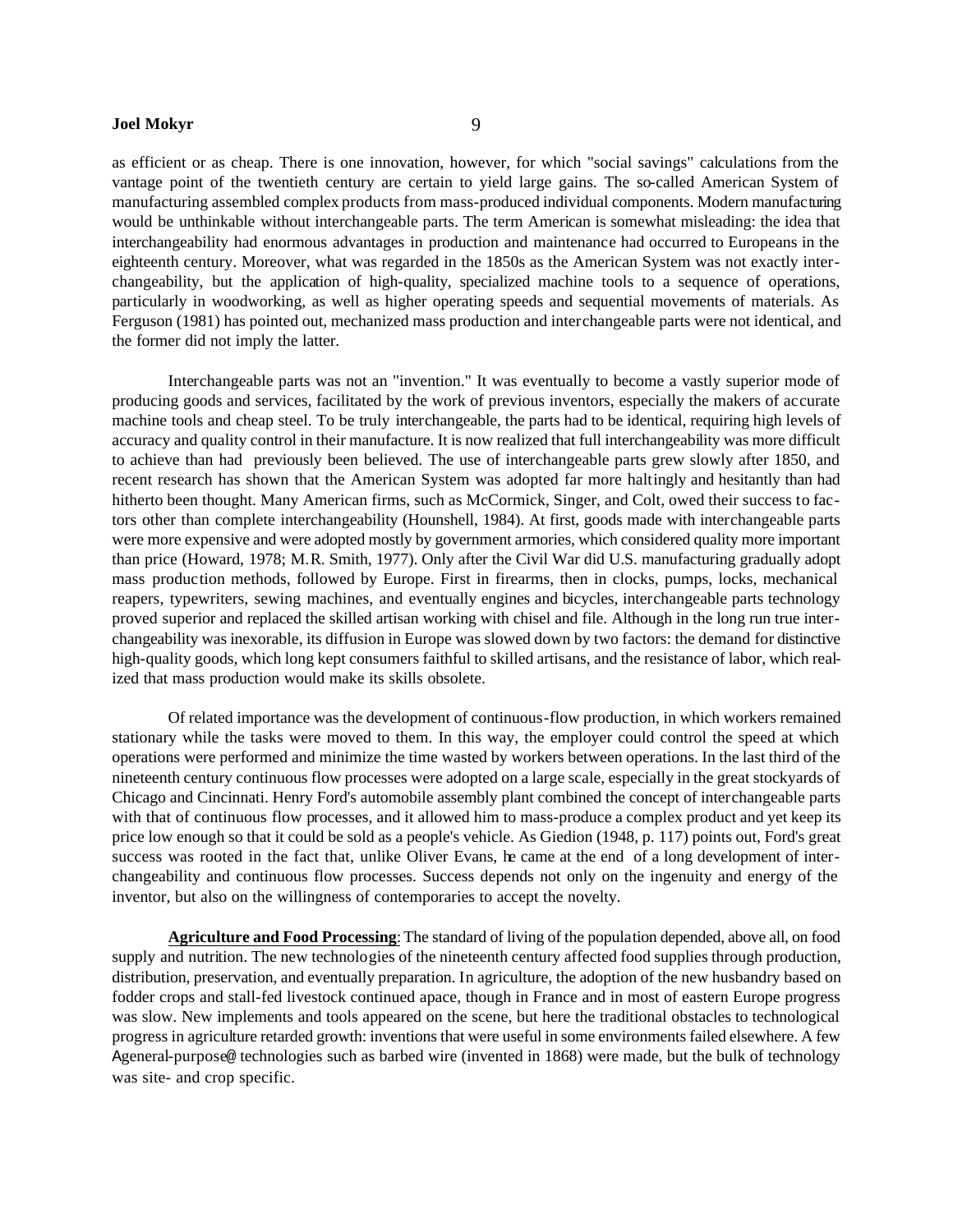Agricultural productivity owed much to the extended use of fertilizers. Farmers learned to use nitrates, potassium, and phosphates produced by the chemical industries. In addition to the *guano* already mentioned, the large American stockyards produced fertilizers made from animal bones combined with sulphuric acid. The productivity gains in European agriculture are hard to imagine without the gradual switch from natural fertilizer, produced mostly in loco by farm animals, to commercially produced chemical fertilizers. Fertilizers were not the only scientific success in farming: the use of fungicides, such as Bordeaux mixture, invented in 1885 by the French botanist M. Millardet in 1885, helped conquer the dreaded potato blight that had devastated Ireland forty years earlier.

Technological progress outside agriculture affected food supplies in many ways. Steel implements, drainage- and irrigation pipes, steam-operated threshers, seed drills, and mechanical reapers slowly but certainly improved productivity and expanded the supply of food and raw materials. Yet here more than anywhere else the old resisted the new, and modern tools and techniques continued to coexist with manual operations that had not changed in centuries. Mechanizing agriculture involved overcoming some technical difficulties. Much work in agriculture, such as weeding, picking, and milking, was carried out by movements of the human fingers, as opposed to the sweeping or beating motions of the human arm. Furthermore, the mechanization of agriculture was slow (compared to manufacturing) because of the lack of power substitutes. In most industrial processes, the act of production can occur at the site of the power source. The utilization of more efficient energy sources was thus rather simple. In agriculture, the power sources had to be brought to the production site (i.e., the land) for most activities, and thus plowing, harrowing, reaping, raking, and binding remained dependent on draft animals long after manufacturing and transportation had adopted the steam engine. The application of steam power to agriculture was not a success. Only when the work could be carried out near the power source, did mechanization come relatively early: the threshing machine built in 1784 by the Scotsman Andrew Meikle spread quickly, as did the winnowing machine built in 1777 by a London mechanic, James Sharp. These machines were attached to steam engines in the first half of the nineteenth century, but they remained something of an exception. The internal combustion engine solved all that, and by the eve of World War I, the first tractors and combines were being introduced on both sides of the Atlantic. In 1880, it still took 20 man-hours on average to harvest an acre of wheat in the United States; by 1935 this figure had fallen to 6.1.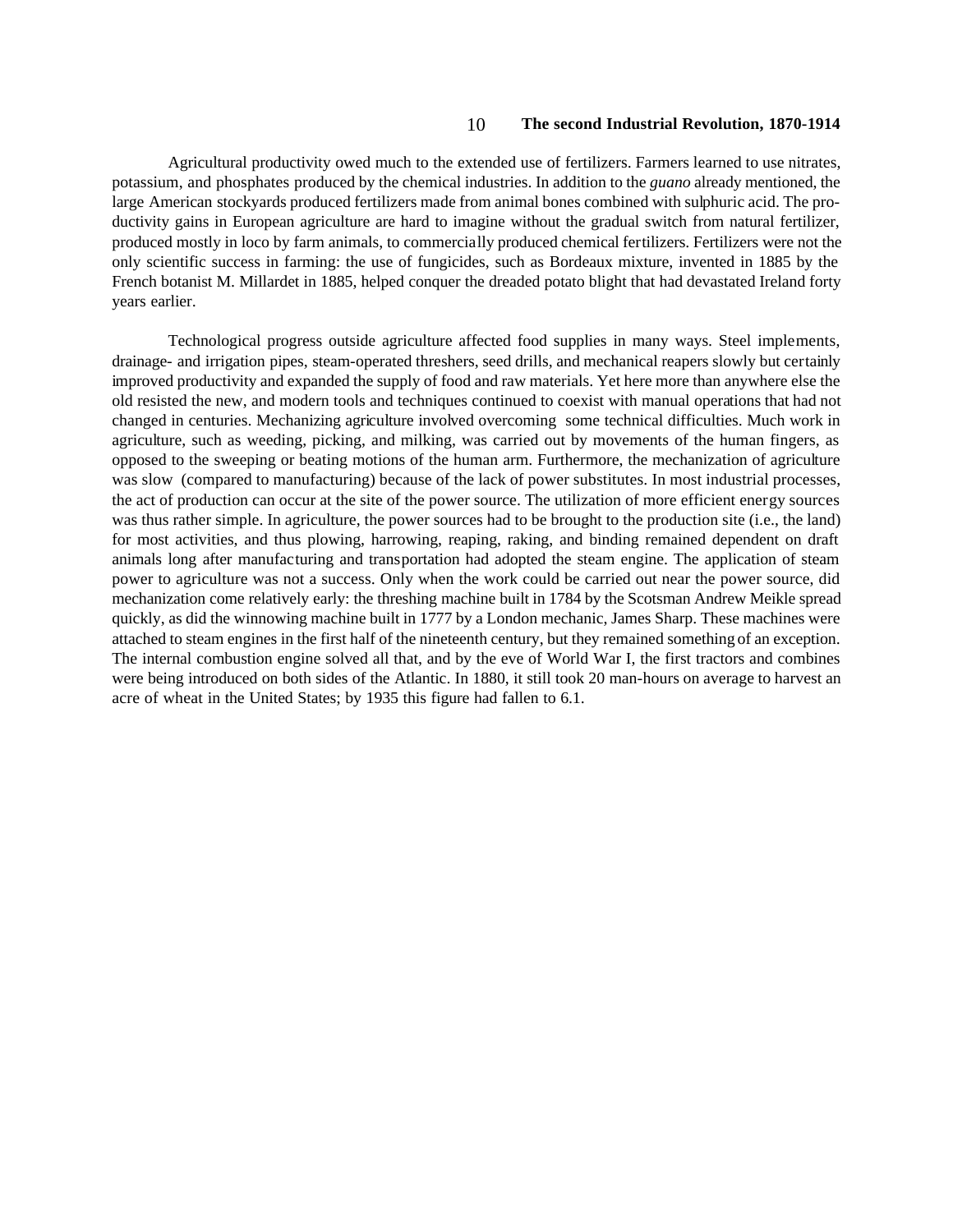Of special interest to the historian interested in economic welfare is the development of food preparation and preservation. Much human suffering has been caused over the ages by nutritional deficiencies and by the unwitting consumption of contaminated foods. Food-canning had been invented in 1795, but because the process was not understood, the food was overprocessed and tasted poorly. Only after Louis Pasteur's path- breaking discoveries was it understood why canning worked, and not until the end of the century did it become clear that the optimal cooking temperature was about 240°F. Canned food played an important role in provisioning the armies in the American Civil War, and led to vastly increased consumption of vegetables, fruit, and meat in the rapidly growing cities. Other food preservatives were also coming into use. Gail Borden invented milk powder in the 1850s and helped win the Civil War for the Union and a fortune for himself. By the end of the century his dehydration idea was also successfully applied to eggs and soups. The centrifugal cream separator, invented by Gustav de Laval in 1877 soon became the cornerstone of the dairy cooperatives in Denmark, the Netherlands, and Ireland. Pasteur himself showed how to sterilize bottled cow milk. Cooling was an alternative form of preservation. In the eighteenth century, ice was preserved in special icehouses, and an international market in ice emerged in the early nineteenth century, though in the warm seasons the price of ice was so high that only the rich could afford it. Mechanical refrigeration was gradually developed and improved upon between 1834 (when the first patent for the manufacture of ice was issued in Britain) and 1861 (when the first frozen beef plant was set up in Sydney, Australia). By 1870, beef transported from the United States to England was preserved by chilling  $(29^{\circ} - 30^{\circ}$  F). The efficient method of preserving beef, however, was by deep freezing at about 14 $^{\circ}$  F. In 1876 the French engineer Charles Tellier built the first refrigerated ship, the *Frigorifique*, which sailed from Buenos Aires to France with a load of frozen beef. By the 1880s, beef, mutton, and lamb from South America and Australia were supplying European dinner tables. Farming in Europe suffered from this competition, but the consumer, the ultimate and final arbiter of all questions of economic progress, benefitted greatly. Technological changes reduced the price of food in general to the point where after 1870 in many countries farmers, rather than consumers, turned to their governments for help. The decline of the price of proteins relative to carbohydrates helped to augment and improve European diets.

**Other Manufacturing Sectors**. In textiles, progress after 1870 was gradual and not marked by great breakthroughs. One major innovation that came to its own in this period was the sewing machine. Apparel making had lagged behind the rest of the textile industry during the early stages of the Industrial Revolution despite an international search for a machine that would replace the motion of the human hand in the stitching process. These machines were at first technically unworkable, but after 1830 a solution began to appear on the horizon. Elias Howe, an American, is usually credited with the invention, but he merely perfected one crucial feature, the lock stitch, patented in 1846, and made his machine of metal parts. The man who deserves the most credit for perfecting the sewing machine is Isaac Merritt Singer, who powered his machine with a foot treadle. A conservative estimate of the increase in productivity resulting from the sewing machine puts it at 500 percent (Schmiechen, 1984, p. 26). It was later adapted to make shoes (the McKay shoe sewing machine dates from 1861) and carpets (1880). Annual production of sewing machines went from 2,200 in 1853 to half a million in 1870. Unlike many other inventions in textiles, the sewing machine did not lead to factories, as it did not require a centralized power source. Instead, it kept struggling domestic workers (mostly women) occupied, and created a system of notorious sweatshops. The sewing machine was slow in adopting interchangeable parts; the Singer Company was successful primarily because of brilliant marketing, but still used skilled fitters long after its competitors had switched to fully interchangeable parts (Hounshell, 1984, pp. 67-123).

In the rest of the textile industry, the period after 1870 had the character of a mopping-up operation. The combing of wool, which had long defied mechanization, was further improved by the introduction of the Lister-Donisthorpe nip machine in the 1850s, reviving the fortunes of the Yorkshire worsted industries. The Heilmann combing machine was used widely on the Continent, especially in Alsace. In spinning, the throstle that had dominated the scene until the 1860s was slowly superseded by ring spinning. Unlike mule spinning, in which the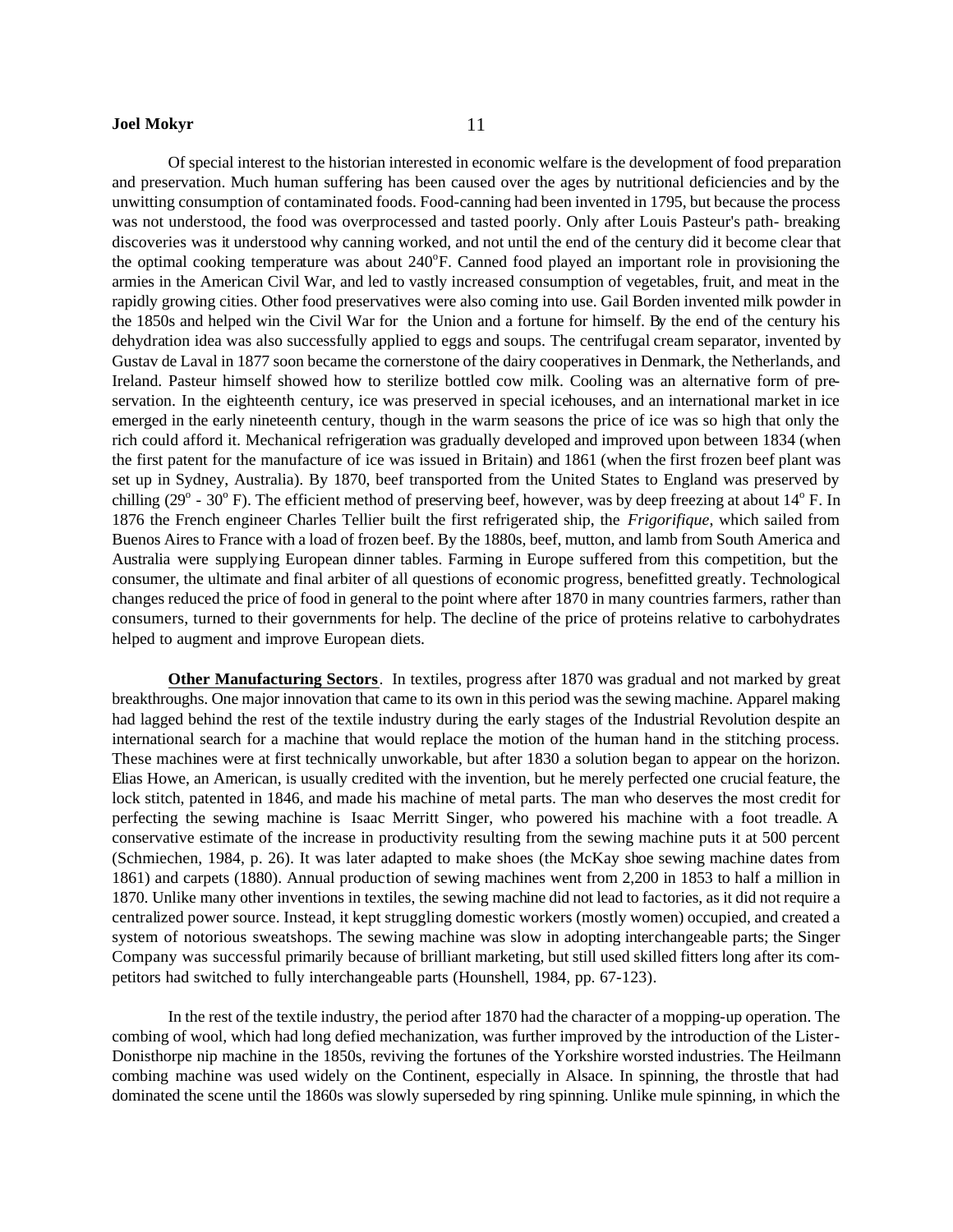twist was imparted by the combined action of rollers and the revolving spindles, ring spinning involved the twisting of the yarn by the circular movement of a clip on the rapidly turning ring, called the *traveler*. The traveler guided the thread and ensured its winding on the spindle. Ring spinning was continuous rather than intermittent, and required less skill and strength than mule spinning. It produced a slightly inferior product, however, especially for fine yarns. Ring spinning did not spread widely until the second half of the nineteenth century, but then it conquered the U.S. textile industry rapidly. Lancashire in Britain remained loyal to mules, however, a fact that has long intrigued economic historians, as it seemingly indicates a reluctance on the part of British industry to adopt a superior technology. In weaving, the power loom continued to replace handloom weavers after 1850, but automation came to weaving only after J.H. Northrop built the first automatic loom in 1894 and it was widely adopted in the U.S. and the Continent in the next two decades. By this time, Britain's textile industries had lost their position at the cutting edge of technology, and British adoption of the Northrop loom was slow.

Finally, I turn briefly to what may best be called information technology. Following the telegraph in the 1830s, a "modern" pattern starts to emerge, in which practice followed theory. Thus, Hermann Helmholz, a German physicist, experimented with the reproduction of sound, which inspired a Scottish-born speech therapist teacher at Boston University named Alexander Graham Bell to work on what became the telephone (1876). Supplementary inventions such as the switchboard (1878) and the loading coil (1899), made the telephone of the most successful inventions of all time. Wireless telegraphy is another outstanding example of the new order of things, in which science led technology rather than the other way around (Aitken, 1976). The principle of wireless telegraphy, as yet unsuspected, was implicit in the theory of electromagnetic waves proposed on purely theoretical grounds by James Clerk Maxwell in 1865. The electromagnetic waves suggested by Maxwell were finally demonstrated to exist by a set of brilliant experiments conducted by Heinrich Hertz in 1888. The Englishman Oliver Lodge and the Italian Guglielmo Marconi combined the theories of these ivory tower theorists into wireless telegraphy in the mid-1890s, and in 1906 the Americans Lee DeForest and R.A. Fessenden showed how wireless radio could transmit not only Morse signals but sound waves as well.

Little science but a lot of experimentation was necessary for another invention that had an enormous effect on information technology: the typewriter. The idea of the typewriter is conceptually obvious, but a number of minor technical bugs, such as bars clashing when two letters were typed very closely together, bedeviled its perfection. These problems were finally solved by Christopher L. Sholes of Milwaukee, reputedly the 52nd person to invent the typewriter. Sholes sold his patent to the Remington Company in 1874, and a small revolution in the office began. The technical problems in the printing industry were more complex. Typesetting had always been laborious and slow work, and the need for improvement was becoming acute as literacy rose and the thirst for information grew in the late eighteenth- and nineteenth centuries. The first rotary press was built in Philadelphia in 1846. A horizontal cylinder contained the printed material, and rotated in contact with smaller cylinders, each of which corresponded to a page, with automatic grippers guiding the pages from cylinder to cylinder. This machine, originally conceived by Robert Hoe, found its way to Europe, where many leading newspapers adopted it. It was fast but labor intensive. Typecasting, equally revolutionary in that it recast the type each time anew using an automatic process, was perfected in the United States in 1838; by 1851 it had spread all over Europe. An alternative technique, invented by Henry Bessemer (of steel fame), was the *pianotype*, where the operator worked at a keyboard. For a while, a confusing multitude of automatic typesetting techniques were in operation at the same time. Between 1886 and 1890, a German immigrant to the United States, Ottmar Mergenthaler, invented the linotype machine, which cast and set a whole line at a time using a keyboard controlling hundreds of matrices, from which the letter molds were made. Linotype machines were primarily used for newspapers; for books, a related machine, the monotype typesetter, was developed in the 1890s. With the increase in demand for paper, new raw materials became necessary and, after much experimentation, the use of woodpulp was perfected in about 1873.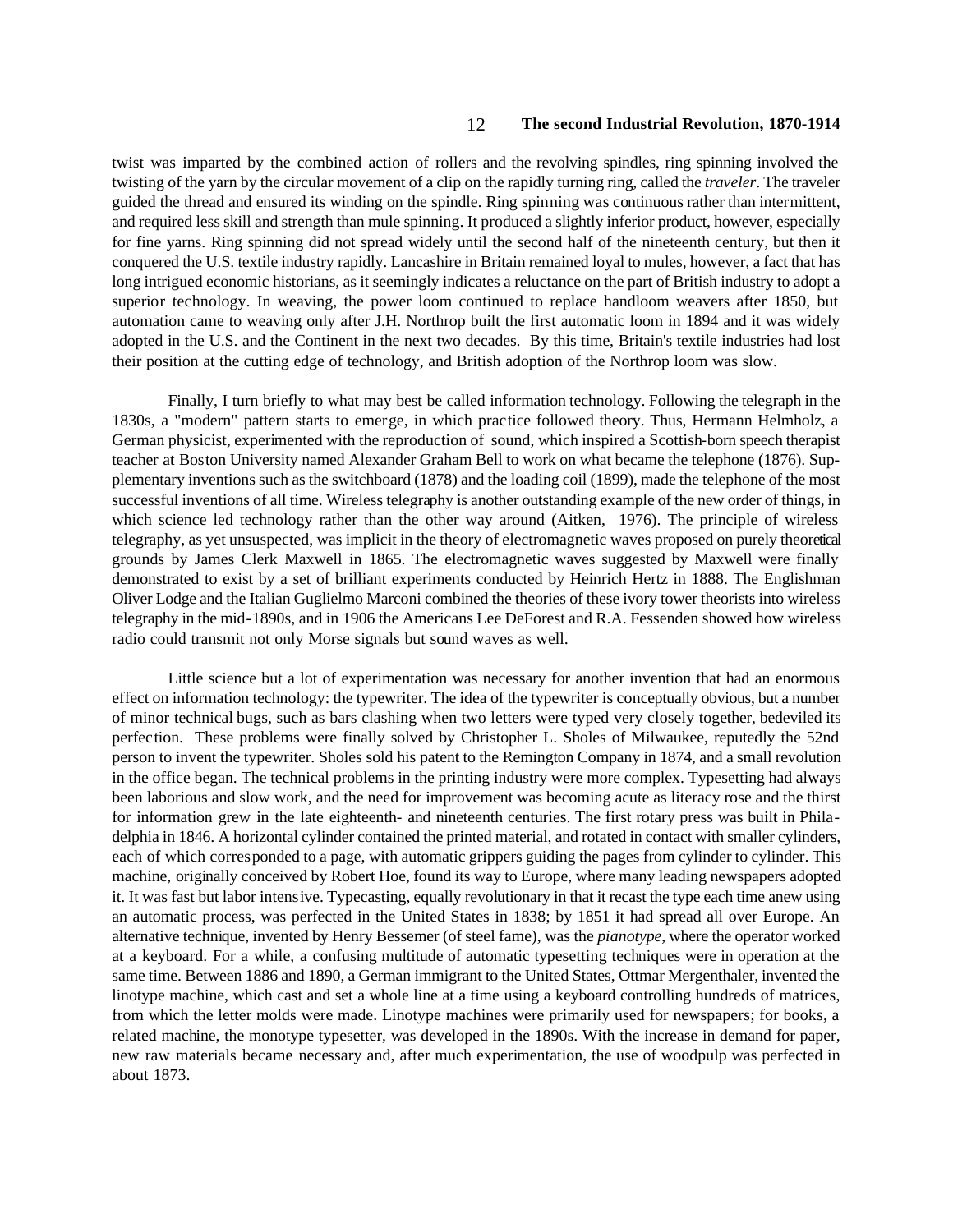**Household Technology and Human Welfare** From a purely material point of view, the technological changes described above must have increased the well-being of the populations of Western Europe and North America, with somewhat delayed and smaller effects being felt in Eastern Europe and in a few areas in Asia and South America. Yet one could argue that it is not easy to establish the net effect of technological progress on human well-being. Industrialization led to urbanization, to the concentration of large numbers of workers in dangerous and unpleasant factories and mines, to alienation, the breaking-up of traditional communities compounded by large waves of emigration. Moreover, the half century of technical advance I called the second Industrial Revolution was punctuated by a cataclysm of unprecedented dimensions. The sheer massiveness of the destruction of the First World War was in large part attributable to the power of the new technology: steel, chemicals, high explosives, barbed wire, internal combustion engines, mass production -- the nightmare of 1914- 18 reflects the achievements of the previous decades faithfully.

And yet it is clear that until 1914 life was getting better, incomes were rising, work-hours slowly declining, some forms of social insurance emerging, nutrition and housing slowly improving. The statistical evidence from demography seems to bear this out without any question. Between 1870 and 1914 infant mortality declined by about 50%: in France, which was fairly typical, the rate fell from 201 per thousand in 1870 to 111 in 1914. In Germany the corresponding numbers were 298 and 164. Life expectancy at birth increased accordingly, in Britain it went from about 40 years to 50. This decline was in part due simply to rising incomes: as people enjoyed higher incomes, they could buy more and better food, live in less congested and better heated dwellings, own better clothes, and had access to running water, sewage, and medical care.

Yet the period of the second Industrial Revolution witnessed another technological development which has not been properly appreciated for it huge impact on human welfare. We tend to think of technology as occurring in manufacturing and service firms and on the land, but economists have long understood that household technology in many ways resembles production technology in that knowledge leads us to employ techniques and routines by which we manipulate natural regularities to better our material conditions: economic agents cooked food, sewed clothing, took care of babies and the elderly and so on, based on what they knew.

The knowledge used in household production went through its greatest transformation ever in the years surveyed here. Once again, the change was not quite as sharp: some important precedents can be discerned long before, and the process was far from complete in 1914. Yet changes in household technology were crucial in reducing mortality after 1870 (See Mokyr ,1996; Mokyr and Stein, 1997; and Easterlin, 1996)). The knowledge underlying these changes was the sudden growth in the understanding in the nature of infectious disease due to the work of Pasteur, Koch, and their associates. Within a few decades the medical profession managed to work out a more or less complete theory of infectious disease in which many of the causative agents were identified and their modes of transmission established. Medical practices before 1914 improved only in isolated areas, and had but little effect. The main impact that the new bacteriology had was in *preventive* techniques. Households increasingly realized that by following certain simple Arecipes@ they could reduce the incidence of infectious disease. Germs could not be seen, but they could be fought by simple household techniques, available at relatively low cost. Once water was established as a carrier of certain diseases, people began to realize the importance of filtering, boiling and later chlorination. When insects were identified as a carrier of malaria and yellow fever, a war against insects erupted. Food-borne diseases could be reduced by proper cooking, cleaning, and preservation. All this had to be taught and the teaching took time. Many mistakes were made, wrong turns made, causal mechanisms mis-identified and false recommendations made. Yet when all is said and done, the effects of this technological revolution on human welfare are the most unequivocal: the sharp decline in mortality rates in this period speaks for itself.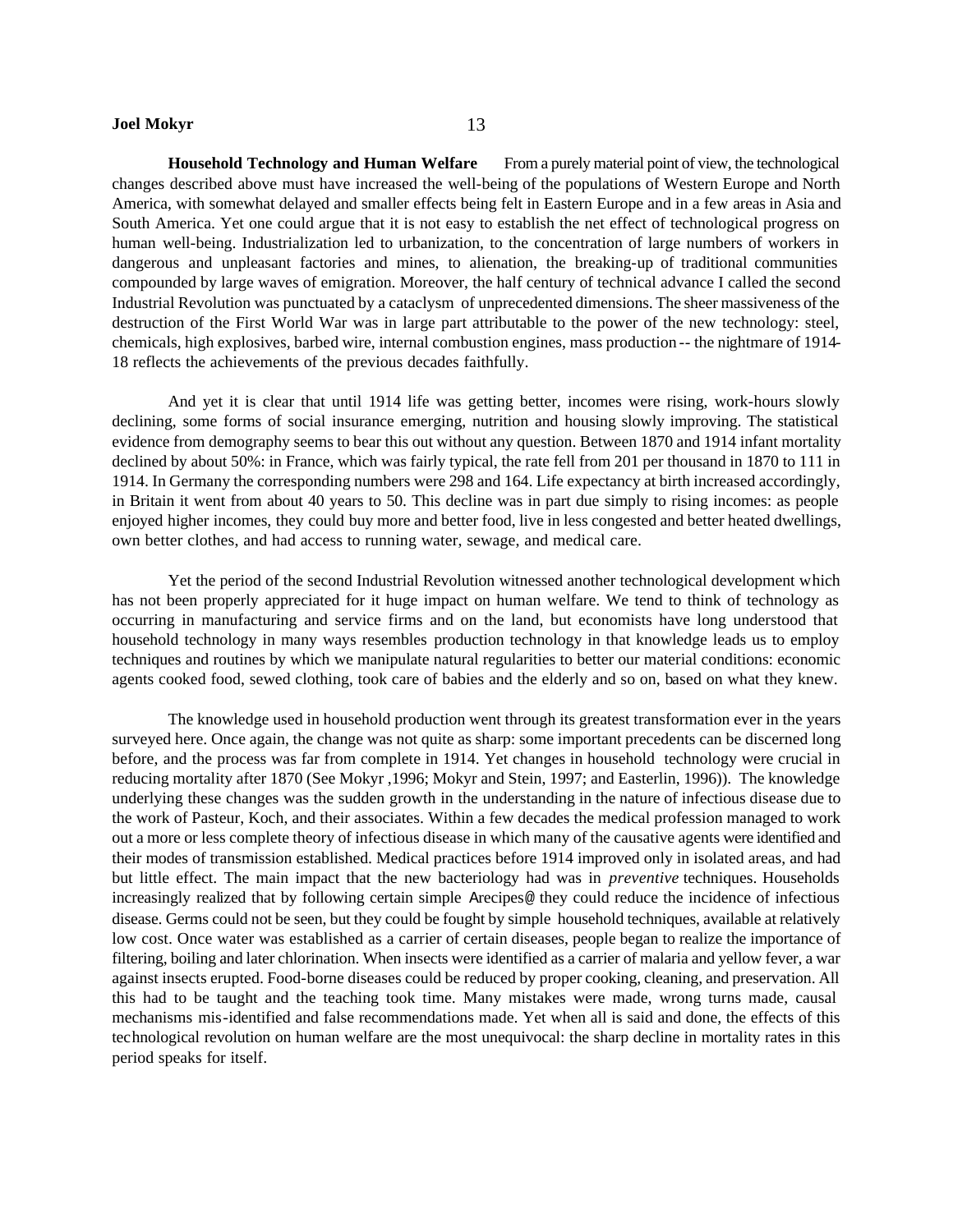**Conclusions.** The second Industrial Revolution was, in many ways, the continuation of the first. In many industries there was direct continuity. Yet it differed from it in a number of crucial aspects. First, it had a direct effect on real wages and standards of living which clearly differed significantly in 1914 from 1870. Second, it shifted the geographical focus of technological leadership away from Britain to a more dispersed locus, though leadership remained firmly the monopoly of the industrialized Western world. Finally, by changing the relation between knowledge of nature and how it affected technological practices, it irreversibly changed the way technological change itself occurs. In so doing, what was learned in these years prepared the way for many more Industrial Revolutions to come.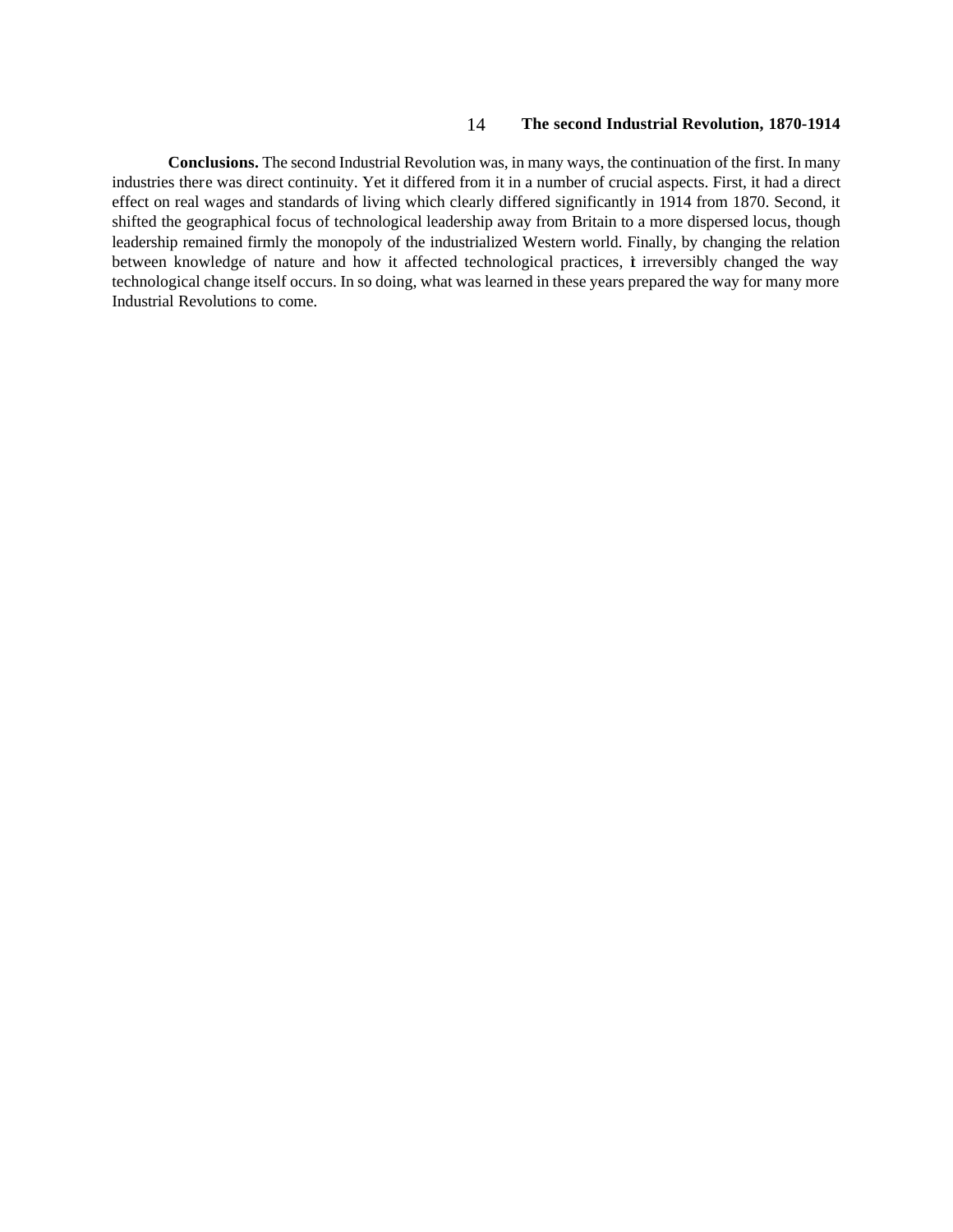#### References

Aitken, Hugh G.J. 1976. *Syntony and Spark: The Origins of Radio*. New York: John Wiley and Sons.

Bijker, Wiebe E. 1987. "The Social Construction of Bakelite: Toward a Theory of Invention." In *The Social Construction of Technological Systems*, edited by Wiebe E. Bijker, Thomas P. Hughes, and Trevor J. Pinch, 159-187. Cambridge, MA: MIT Press.

Bryant, Lynwood. 1967. "The Beginnings of the Internal Combustion Engine." In *Technology in Western Civilization*. Vol. 1, edited by Melvin Kranzberg and Carroll W. Pursell, Jr., 648-663. New York: Oxford University Press.

David, Paul A. 1990a. "General Purpose Engines, Investment and Productivity Growth: from the Dynamo Revolution to the Computer Revolution." In *Technology and Investment*, edited by Enrico Deiaco, Erik Hornell and Graham Vickery. London: Pinter.

David, Paul A. 1990b. AThe Dynamo and the Computer: a Historical Perspective on the Modern Productivity Paradox.@ *American Economic Review,* pp. 355-361.

Easterlin, Richard. 1996. *Growth Triumphant*. Ann Arbor, University of Michigan Press.

Giedion, Siegfried. 1948. *Mechanization Takes Command.* New York: W.W. Norton.

Grantham, George. 1984. "The Shifting Locus of Agricultural Innovation in Nineteenth Century Europe." In *Technique, Spirit and Form in the Making of the Modern Economies: Essays in Honor of William N. Parker*, edited by Gary Saxonhouse and Gavin Wright, 191-214. Greenwich, CT: JAI Press.

Haber, L.F. 1958. *The Chemical Industry during the Nineteenth Century*. Oxford: At the Clarendon Press.

Harley, C. Knick. 1988. "Ocean Freight Rates and Productivity 1740-1913: The Primacy of Mechanical Invention Reaffirmed." *Journal of Economic History* 48 (December): 851-876.

Headrick, Daniel R. 1989. *The Invisible Weapon: Telecommunications and International Politics, 1851-1945.* New York: Oxford University Press.

Hounshell, David A. 1984. *From the American System to Mass Production, 1800-1932.* Baltimore: The Johns Hopkins Press.

Howard, Robert. 1978. "Interchangeable Parts Reexamined: The Private Sector of the American Arms Industry on the Eve of the Civil War." *Technology and Culture* 19 (October): 633-49.

Hughes, Thomas P. 1987. AThe Evolution of Large Technological Systems @ in Wiebe E. Bijker et al. eds., *The Social Construction of Technological Systems*. Cambridge MA: MIT Press, 1987.

Hughes, Thomas P. 1983. *Networks of Power*: *Electrification in Western Society, 1880-1930.* Baltimore: Johns Hopkins Press.

Kinghorn, Janice R. and Nye, John V. 1995. AThe scale of production in Western economic development: a comparison of official industry statistics in the United States, Britain, France, and Germany, 1905-1913.@ *Journal of Economic History* v56 n1 (March) pp 90-112.

Kuznets, Simon. 1965. *Economic Growth and Structure*, New York: W.W. Norton.